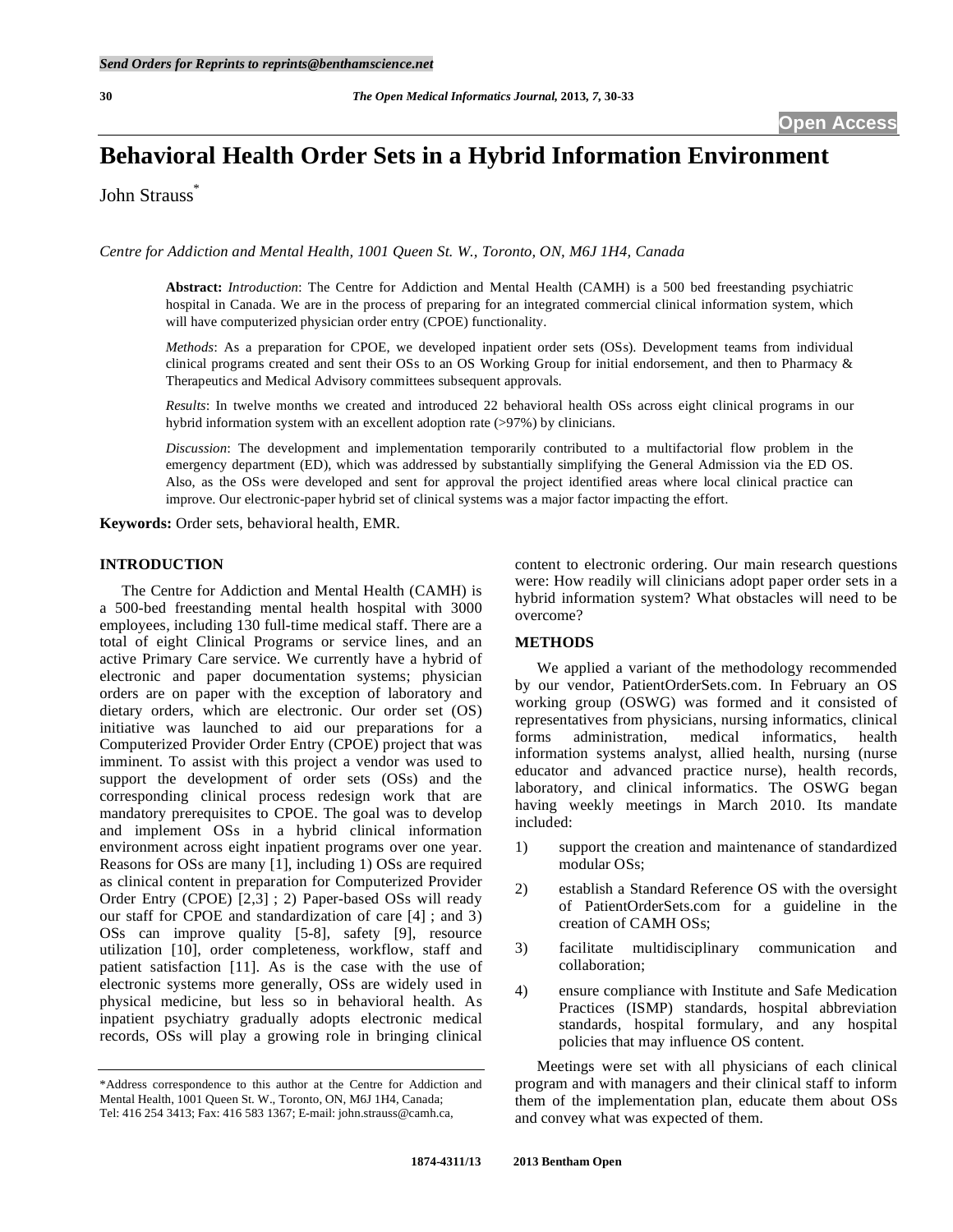#### *Behavioral Health Order Sets in a Hybrid Information Environment The Open Medical Informatics Journal, 2013, Volume 7* **31**

 The eight clinical inpatient programs and primary care were informed that members from each program were required to participate on their local program content teams in April. There was an initial meeting with each content team in May to inform them of the time line (6 weeks) to develop their OSs complete with input and local consensus from all physicians in their program [12]. Each team would meet weekly there after to develop content for their respective programs; they were also responsible to seek feedback and agreement from all clinicians, including review by Clinical Program Medical Directors. Throughout the development phase, the OSWG would also meet weekly to review and recommend changes to the originating content team.

 After final revisions were completed on the OSs, they were submitted for approval. The first level of approval was from the OSWG; OSs then went on to the Pharmacy and Therapeutic Committee for subsequent approval; then lastly to the Medical Advisory Committee (MAC) for final vetting. Table **1** shows all the OSs that were finally approved by the MAC.

 The paper OSs consisted of physician orders, alerts and clinical information. After final approval at MAC, OSs were implemented. Communications were sent to all clinicians

**Table 1. Order Sets with Corresponding Content Teams** 

 Implementation was over three months starting in late September and finishing mid-December.

suggestions to the lead of the OSWG.

 During the implementation of the twenty-two OSs, clinical support was provided to each area in the form of a clinical informatics nurse physically present for 12 hours daily, and then being available via phone for the remaining 12 hrs. Initial support lasted one to three weeks depending on the size of the program. Following the initial support period, 24-hour phone support by the clinical informatics nurse went for a period of 6 months (Table **2**).

 This project was approved by our institutional research ethics board. In order to help assure support and engagement at all levels of the organization there was regular

| <b>Order Set Number</b> | <b>Order Set</b>                                              | <b>Content Team</b>     |
|-------------------------|---------------------------------------------------------------|-------------------------|
| 1                       | ED/EAU*** Alcohol Withdrawal with Diazepam                    | $CATS*$                 |
| $\overline{c}$          | Mood and Anxiety Disorders Direct Admission                   | Mood and Anxiety        |
| 3                       | <b>Bowel Care</b>                                             | Primary Care            |
| $\overline{4}$          | Diabetes Management                                           | Primary Care            |
| 5                       | Electroconvulsive Therapy (ECT****) Referral                  | Mood and Anxiety        |
| 6                       | Electroconvulsive Therapy (ECT****) Treatment                 | Mood and Anxiety        |
| $\overline{7}$          | Electroconvulsive Therapy (ECT****) Direct Admission          | Geriatric Mental Health |
| 8                       | ED/EAU Hypertension Crisis                                    | Primary Care            |
| 9                       | Dual Diagnosis Direct Admission                               | Dual Diagnosis          |
| 10                      | Dual Diagnosis Privileges and Passes                          | Dual Diagnosis          |
| 11                      | General Admission via the ED                                  | $CATS*$                 |
| 12                      | General Psychiatry Unit/Acute Care Unit Direct Admission      | $CATS*$                 |
| 13                      | Law and Mental Health Direct Admission                        | LAMHP**                 |
| 14                      | Medical Withdrawal Service $+21$ Day Program Direct Admission | Addictions              |
| 15                      | Metabolic Monitoring                                          | Schizophrenia           |
| 16                      | Women's Program Direct Admission                              | Women's Program         |
| 17                      | Geriatric Mental Health Dysphagia Management                  | Geriatric Mental Health |
| 18                      | Geriatric Mental Health Falls Prevention                      | Geriatric Mental Health |
| 19                      | Geriatric Mental Health Behavioral Management                 | Geriatric Mental Health |
| 20                      | Geriatric Mental Health Direct Admission                      | Geriatric Mental Health |
| 21                      | Schizophrenia Direct Admission                                | Schizophrenia           |
| 22                      | Nicotine Replacement Therapy (NRT)                            | Primary Care/Addictions |

\* Centralized Assessment, Triage and Support.

\*\* Law and Mental Health Program.

\*\*\* Emergency Department/ Extended Assessment Unit.

\*\*\*\* Electroconvulsive Therapy.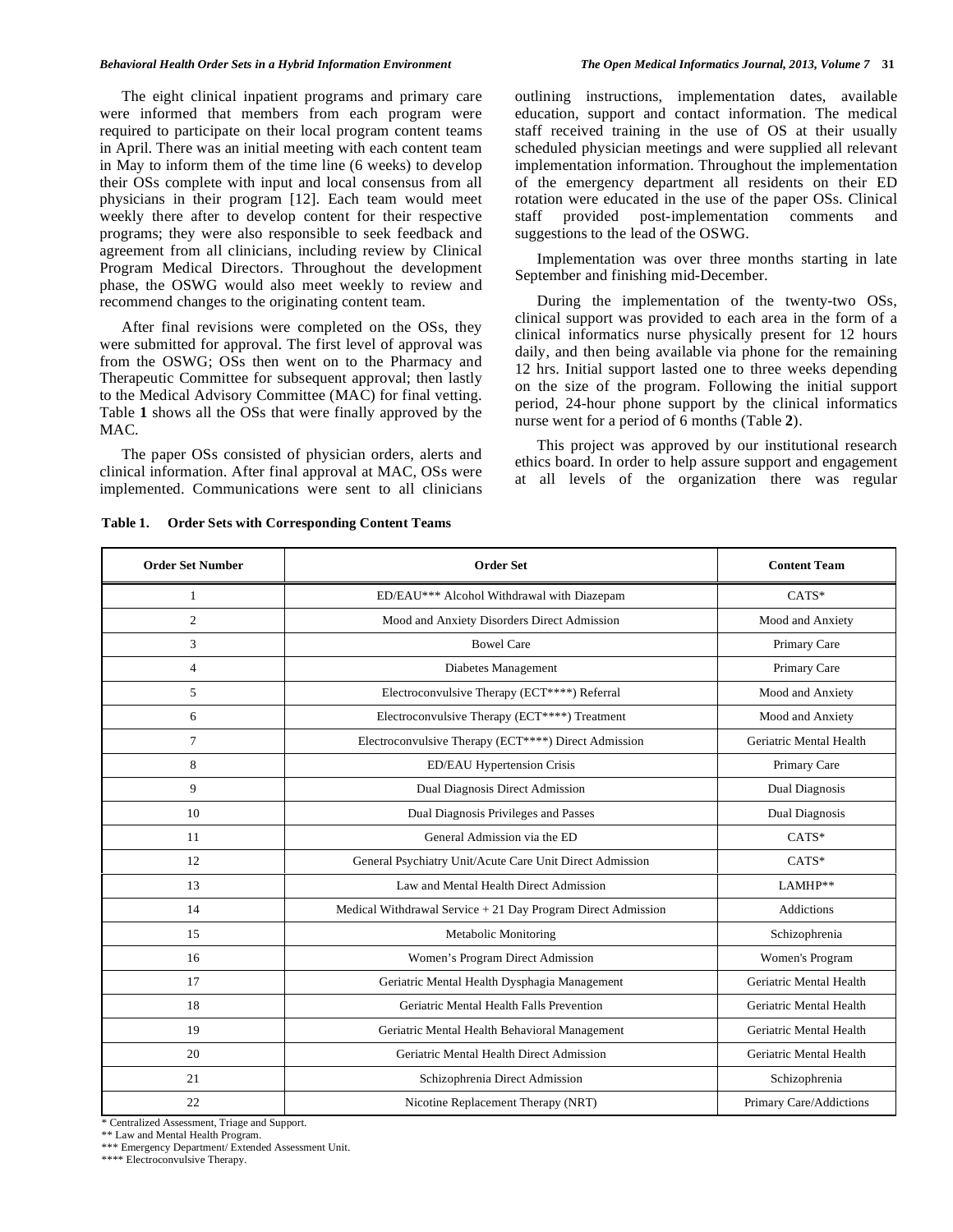communication with the executive team which started in January 2010. Communications and updates to all clinicians were ongoing for the project's duration.

**Table 2. Order Sets Implementation Schedule** 

| <b>Clinical Program</b>       | Date         |
|-------------------------------|--------------|
| Geriatric Mental Health       | September 27 |
| <b>Addictions</b>             | October 4    |
| Schizophrenia                 | October 12   |
| Law and Mental Health (LAMHP) | October 24   |
| <b>CATS</b>                   | November 8   |
| Women's Program               | November 22  |
| Mood and Anxiety              | December 6   |
| Dual Diagnosis                | December 13  |

#### **RESULTS**

 The clinical programs employed OSs and the direct admission OSs were added to each unit's routine paper admission packet. Auditing of admission OS use was done six months post-implementation and we observed that 150/152 (98.7%) of all admissions in March and April 2011 used a Direct Admission or General Admission via the ED OS. Sixty percent of audited admissions used the General Admission via the Emergency Department (ED) OS, as the ED is the entry route for most CAMH inpatients. Nursing signatures were complete in 146/150 (97.3%) of admissions. Post-implementation reports from nursing indicated that nurses were very much in favour of the paper-based OSs for their completeness, clarity, and efficiency in providing care. At the same time, reports from the Emergency Department (ED) informed the OSWG that their admission OS was too lengthy.

#### **DISCUSSION**

 Throughout the development and implementation stages communication with and engagement of clinicians was essential to the success of the project. Post-implementation reports from nursing indicated that nurses were very much in favour of the paper-based OSs for their completeness, clarity, and efficiency in providing care.

 Several issues were encountered during implementation and were responded to with iterative modifications to order sets. Changes requested by clinical areas were made, revised OSs were approved, put into clinical use, and that cycle was repeated as necessary. Nursing highlighted one key area: nurses questioned why they were required to sign off items on an OS that were not doctors' orders. Sign off of such items was required in some OSs because some of the content teams had tried to use the OSs to improve care quality by including nursing tasks that do not require a physician order, or by including certain kinds of documentation (e.g. alerts). The OSs have since been reviewed and unnecessary orders, fields and items have been removed. A second issue was the implementation of paper OSs in a hybrid paper-electronic set of clinical systems. Hybrid OSs were needed, with the majority being on paper, while lab and dietary orders were

electronic. Specific groups of lab orders were created, one for each OS, within our electronic ordering system. The splitting of OSs into digital and analog portions made necessary by our hybrid environment reduced the usability of OSs. An accompanying benefit was a rise in the rate of electronic lab orders at admission. Thirdly, most inpatient areas introduced OSs and a separate and new inpatient medication reconciliation procedure at the same time, so staff had to accommodate two process changes.

 As noted above, another problem requiring resolution happened in the Emergency Department (ED). Our ED is a high-volume area staffed mainly by a large number of residents who rotate, with any given resident providing periodic coverage. Medical staff and residents in the ED found that the admission OS was too long – combined with the new admission medication reconciliation steps, ED admission ordering became too complex. Both medication reconciliation and OS projects had an opportunity to simplify their processes: the CATS (ED) content team reduced the General Admission via the ED OS from three pages to one. The revised abbreviated version was accepted by medical staff and residents in the ED and is currently in use.

 There were some limitations to the OS design and implementation. Usability testing [13, 14] was not part of the project, and would have helped to avoid the flow problem in the ED. For speed and ease of implementation with limited resources, we focused on the pragmatic local consensus method [12], based on our standard of care. Lastly, the foundation of all CAMH OSs was a standard reference OS based on the vendor's standard reference OS derived from acute care settings; as such the standard reference OS was not behavioral health-specific.

## **CONCLUSIONS**

 Over one year, we established an approvals process, developed OS content, and implemented twenty-two inpatient OSs in eight clinical programs. To our knowledge, this is the first report on order sets from a freestanding psychiatric facility with a hybrid information environment. Reflecting our hybrid clinical systems, the OSs themselves were hybrid, principally paper-based, with corresponding electronic dietary and laboratory portions for each OS. Initially the OSs were designed to be quite comprehensive; experience of the hybrid OSs by ED and nursing staff has since led to review, with scrutiny to augment efficiency. Despite a hybrid information environment, and a separate concurrent medication reconciliation project, clinical staff fully embraced OSs for inpatient behavioral health. In the future, we will increase evidence-based content, convert the OSs to fully electronic versions for CPOE, and add mental health protocols and pathways.

#### **CONFLICT OF INTEREST**

 The author confirms that this article content has no conflict of interest.

#### **ACKNOWLEDGEMENTS**

 We would like to acknowledge the assistance of Dr. Chris O'Connor and Kathy DeCaire of PatientOrderSets.com, for supporting our development of behavioral health order sets.